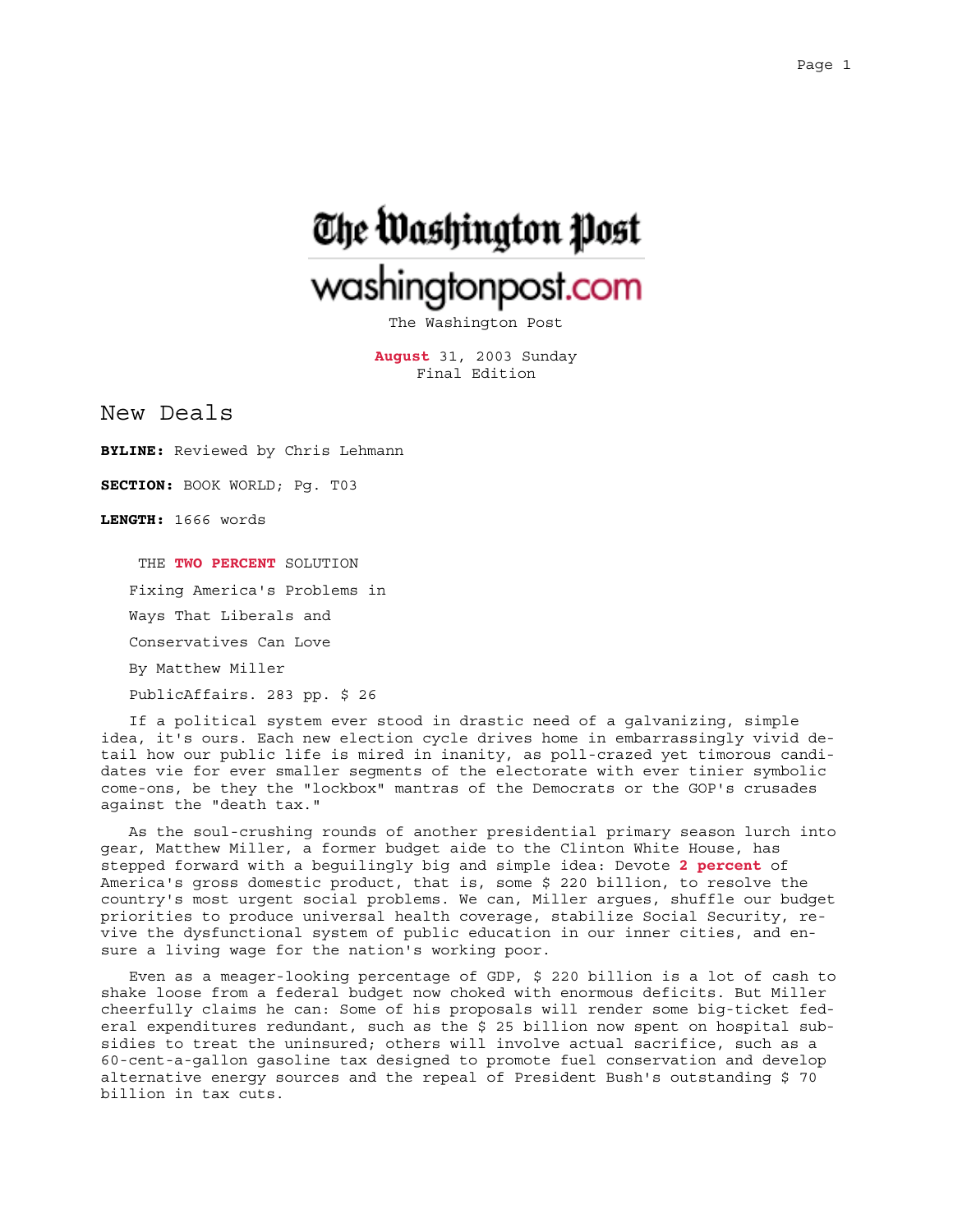For all his financial optimism, though, Miller is also a political pragmatist, well acquainted with the "tyranny of charades" that effectively throttles any fresh thinking about the country's troubles before it has a chance to begin. As a veteran of the first Clinton administration's disastrous dalliance with health care reform, Miller knows that any salable solution to the nation's domestic ills has to be "ideologically androgynous" -- market-friendly enough for conservatives to assent to and inclusive enough for liberals to keep bargaining for.

So to overhaul our costly and unfair delivery system for health care, Miller deliberately sets aside the Canadian single-payer approach -- i.e., one flat fee for health care funded and supplied exclusively by the public sector -- that left-liberal reformers enthusiastically endorse. Miller instead champions a "community rating" model of insurance, which is a market-bred cousin to singleplayer plans. The federal government would still assess a single flat fee on citizens, but it would not create a freestanding federal bureaucracy of the kind market conservatives love to hate. Yet it wouldn't be the welter of ravenous profiteers that the HMO era of "managed care" has inflicted upon us, either. There would also be market controls: It would not permit, for example, younger and healthier members of the national riskpool to opt out and form the sort of cherry-picked clientele base that private insurers love to go after.

All the other items on Miller's reform agenda follow this same profile: androgynous in their lineage, but ambitious in their reach. Campaign finance reform can be achieved equitably without injuring free-speech prerogatives by disbursing voucher-style "patriot dollars" among American voters, who would then disburse them to the qualified candidates of their choosing -- an idea Miller adopts from Yale law and political science professors Bruce Ackerman and Ian Ayres. A living wage can be obtained for unskilled workers in our burgeoning service sector by padding employer payrolls with generous federal tax subsidies.

But it's in the realm of public education -- a windswept tundra of failed policymaking if ever there was one -- that The **Two Percent** Solution is most ambitious. Miller proposes spending some \$ 30 billion on a program that will automatically raise the salaries of woefully underpaid urban K-12 instructors by 50 **percent,** while lavishing another 50 **percent** worth of merit raises on the best inner city teachers who might otherwise get siphoned out to affluent suburban districts under a system that continues, absurdly, to draw most of its funding from local property taxes. Six-figure teacher salaries in inner cities, Miller argues, will not merely rectify longstanding wage inequities that leave most teachers more poorly paid than garbage collectors; they will also channel back some of the intelligence, creativity and talent that ambitious young knowledge workers now devote to careers in information technology or high-stakes corporate law. Miller candidly allows that the plan is also a form of insitutional bribery: Dramatic pay hikes are intended to buy off the notoriously sclerotic teachers' unions, and encourage the dismissals of poorly performing instructors and ineffective teachers' aides, while bankrolling a serious set of nationwide voucher trials.

There's a great deal to be said for a plan this bold, especially in the cause of upgrading a system so broken. Any honest liberal has to confess that most students trapped in underfunded urban districts are being cheated out of what are often once-in-a-lifetime opportunities for advancement when they are dispatched to schools employing teachers who are barely trained in their subject areas. And any honest conservative would have to concede that the cheap fixes of national testing, "No Child Left Behind" campaigns, vouchers and charter-school regimes cannot hope to deliver a dysfunctional system out of its doldrums.

Yet in his chapters on the school crisis, Miller also betrays the limitations of his own incorrigible wonkery. For poor urban school performance is not solely a question of finding the right inputs and incentives to plug into the education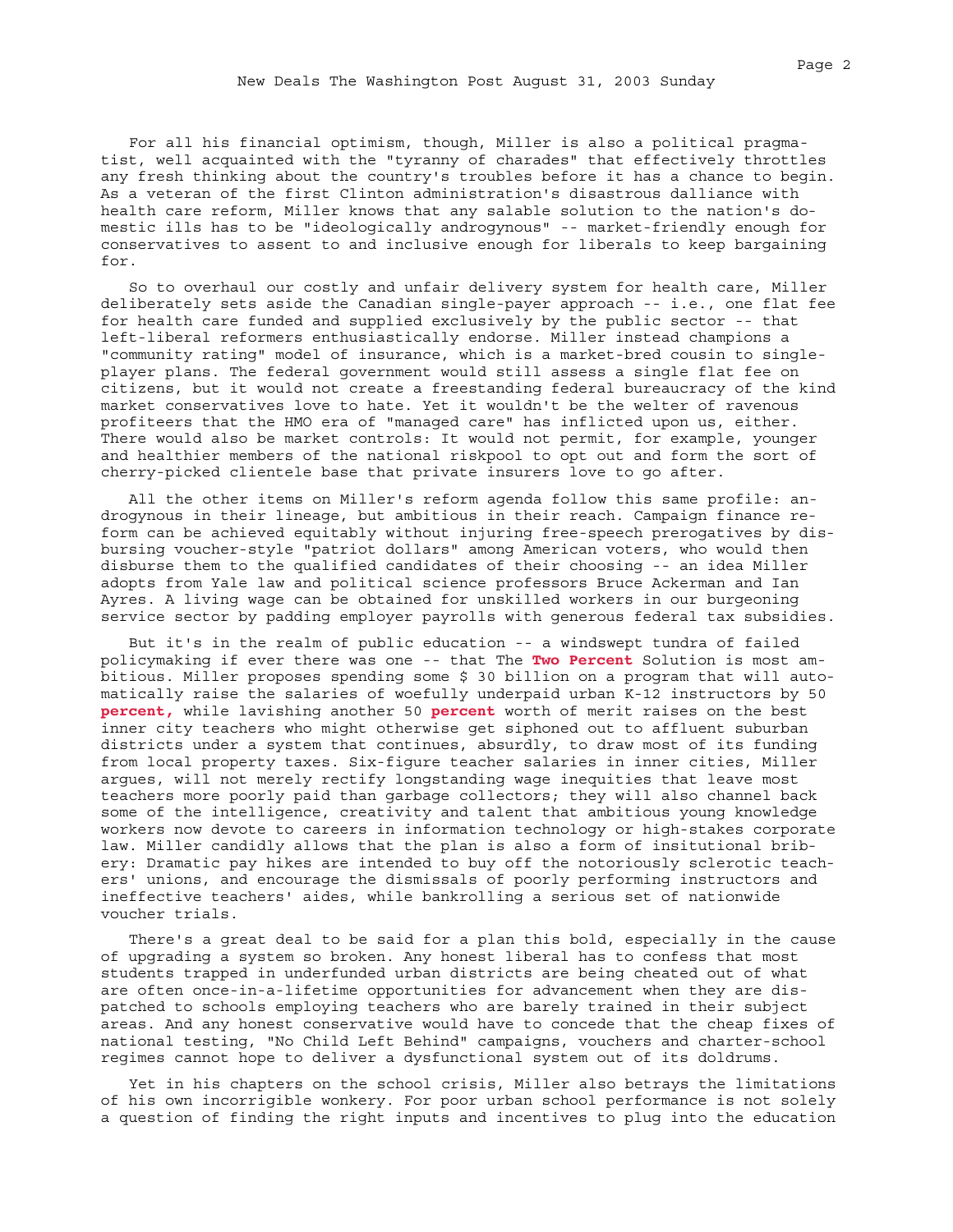system. Rather, as a host of other researchers have argued, it owes a great deal to the deficits in "social capital" in inner-city communities -- the chronic maladies of weak family structure, woefully scarce or geographically mismatched job opportunities that all fall under the wider, and far more depressing, brief of poverty and wage stagnation. Miller repeatedly makes a point of bracketing the egregiously underperforming but well-funded D.C. schools as an aberration, but he never explains why that should be so. Indeed, the D.C. case might instead be seen as a limit case of too many resources devoted to a grotesquely corrupt union and administrative bodies with far too little oversight and accountability in a polity beset with all sorts of other economic woes. (St. Louis, another education basket case, might also be characterized in such a way, and Miller exempts it, too, from his critical discussion.)

At other times, Miller clearly grows a bit too intoxicated by the logic of splitting ideolgical differences with neat policy finesses. His plan to rescue Social Security from the tidal wave of payouts sure to follow hard on the retirement of the Baby Boomers, for example, rests on adopting a flatter, fairer indexing of benefits to the price inflation, as opposed to the much more volatile (and inequitable) present system weighting benefits to wages. Yet this plan runs into the same political brick wall that other Social Security reforms have: The wildly disproportionate demographic heft of the Boomers -- the very force that jeopardizes Social Security's future -- is also the most potent political obstacle to any plan to reduce social insurance payouts. That effect is compounded, as Miller notes elsewhere, by the gradual shading of our democracy into a gerontocracy, with senior citizens turning out to vote in far greater proportions than those in the youngest demographics do.

Nevertheless, for all its shortcomings, The **Two Percent** Solution is a welcome return to political thinking on a big-canvas agenda. Unlike the vaunted "Third Way" approach to policymaking advanced by the center-right sachems of the Democratic Leadership Council, Miller's plans do not reduce to cynical exercises in triangulation, designed mainly to win and hold on to executive power. Instead, they are intended to include all citizens under the simple idea that the public sector can intelligently do some good in the world.

And therein lies the rub. It's a sadly open question whether actually existing leaders, and voting publics, would rally to activist government, a virtual byword for political heresy ever since Ronald Reagan famously announced that government was "the problem." Having interviewed a slew of officials and politicos who privately endorse his program, Miller is convinced the time is ripe. Armed with some foundation money, he even hired a tandem of GOP and Democratic pollsters to conduct some dry-run focus groups for it, with heartening results that exceeded his own expectations.

But a handful of focus groups is a long way from a national political campaign, and all the remorseless sloganeering, corporate graft and media saturation that go along with it. It's odd that Miller, a management consultant who frequently announces that he's made peace with the market, should overlook the utter lack of incentives for today's political leaders to think any differently. Bill Bradley, who ran for the Democratic nomination on a health care reform plan very much like Miller's in 2000, was an early casualty in the primaries. (Richard Gephart has since debuted his own universal coverage plan, and seems likely headed for a similar fate.) John McCain grounded his insurgent campaign that year on campaign finance reform; after some early success, he went on to become something of a pariah in his own party. While many engaging and important issues are joined in The **Two Percent** Solution, the country's leadership void remains the 98 **percent** question. \*

Chris Lehmann is the deputy editor of Book World.

**LOAD-DATE:** August 31, 2003